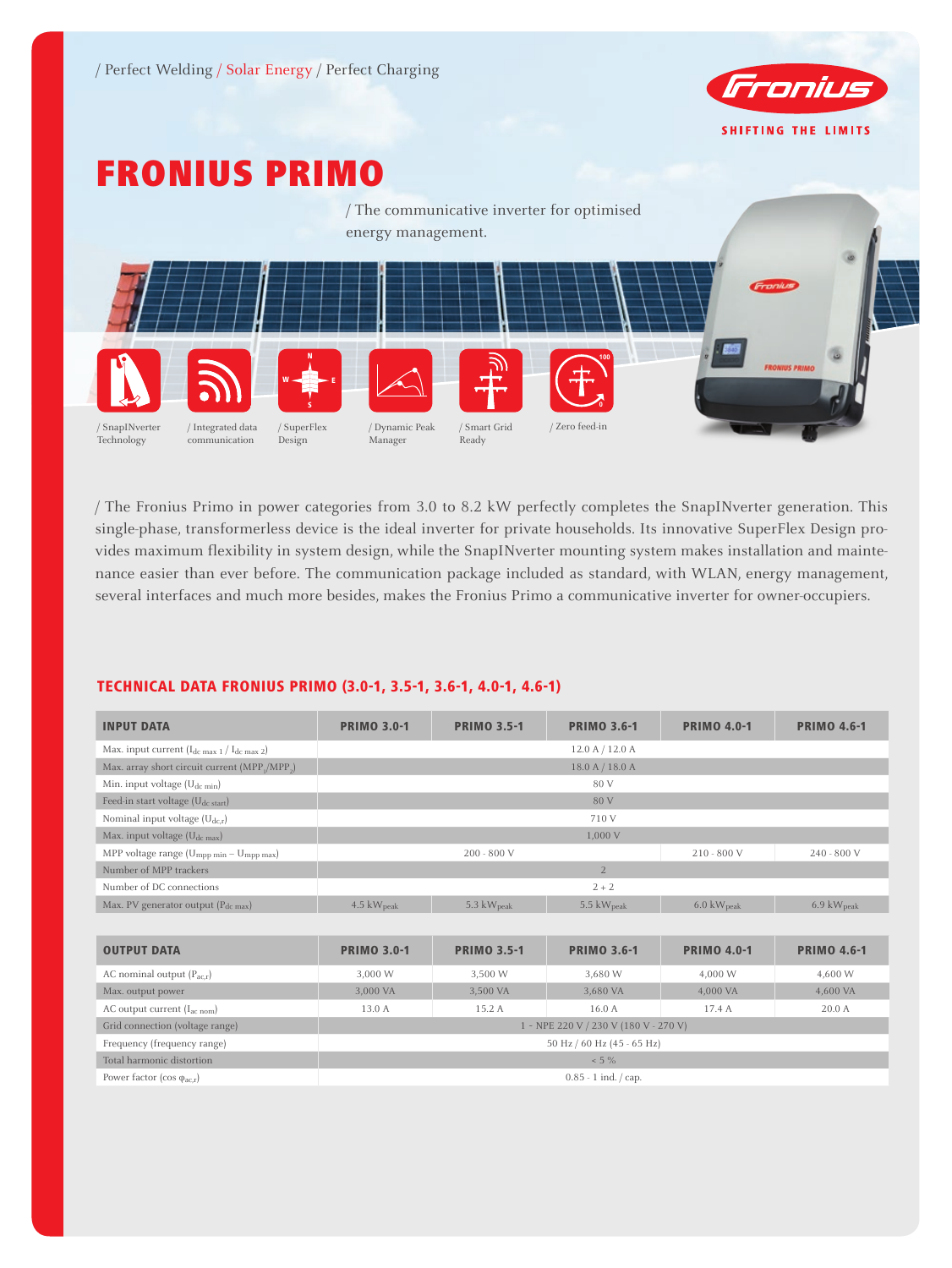# TECHNICAL DATA FRONIUS PRIMO (3.0-1, 3.5-1, 3.6-1, 4.0-1, 4.6-1)

| <b>GENERAL DATA</b>                          | <b>PRIMO 3.0-1</b>                                         | <b>PRIMO 3.5-1</b>                                 | <b>PRIMO 3.6-1</b>                                                                                                          | <b>PRIMO 4.0-1</b> | <b>PRIMO 4.6-1</b> |  |  |
|----------------------------------------------|------------------------------------------------------------|----------------------------------------------------|-----------------------------------------------------------------------------------------------------------------------------|--------------------|--------------------|--|--|
| Dimensions (height x width x depth)          |                                                            | 645 x 431 x 204 mm                                 |                                                                                                                             |                    |                    |  |  |
| Weight                                       |                                                            | $21.5 \text{ kg}$                                  |                                                                                                                             |                    |                    |  |  |
| Degree of protection                         |                                                            | IP 65                                              |                                                                                                                             |                    |                    |  |  |
| Protection class                             |                                                            |                                                    |                                                                                                                             |                    |                    |  |  |
| Overvoltage category (DC / AC) <sup>1)</sup> |                                                            |                                                    | 2/3                                                                                                                         |                    |                    |  |  |
| Night time consumption                       |                                                            |                                                    | < 1 W                                                                                                                       |                    |                    |  |  |
| Inverter design                              | Transformerless                                            |                                                    |                                                                                                                             |                    |                    |  |  |
| Cooling                                      | Regulated air cooling                                      |                                                    |                                                                                                                             |                    |                    |  |  |
| Installation                                 | Indoor and outdoor installation                            |                                                    |                                                                                                                             |                    |                    |  |  |
| Ambient temperature range                    | $-40 - +55$ °C                                             |                                                    |                                                                                                                             |                    |                    |  |  |
| Permitted humidity                           | $0 - 100 \%$                                               |                                                    |                                                                                                                             |                    |                    |  |  |
| Max. altitude                                | $4,000 \; \mathrm{m}$                                      |                                                    |                                                                                                                             |                    |                    |  |  |
| DC connection technology                     | 4x DC+ and 4x DC- screw terminals 2.5 - 16 mm <sup>2</sup> |                                                    |                                                                                                                             |                    |                    |  |  |
| AC connection technology                     |                                                            | 3-pole AC screw terminals 2.5 - 16 mm <sup>2</sup> |                                                                                                                             |                    |                    |  |  |
| Certificates and compliance with standards   |                                                            |                                                    | DIN V VDE 0126-1-1/A1, IEC 62109-1/-2, IEC 62116, IEC 61727,<br>AS 4777-2, AS 4777-3, G83/2, G59/3, CEI 0-21, VDE AR N 4105 |                    |                    |  |  |

| <b>EFFICIENCY</b>                         | <b>PRIMO 3.0-1</b>   | <b>PRIMO 3.5-1</b>   | <b>PRIMO 3.6-1</b>   | <b>PRIMO 4.0-1</b>   | <b>PRIMO 4.6-1</b>   |
|-------------------------------------------|----------------------|----------------------|----------------------|----------------------|----------------------|
| Max. efficiency                           | 97.9%                | 98.0%                | 98.0 %               | 98.0%                | 98.0 %               |
| European efficiency $(\eta_{\text{ext}})$ | 96.1%                | 96.8%                | 96.8%                | 97.0%                | 97.0%                |
| $\eta$ at 5 % $P_{\text{ac}}r^{2}$        | 80.8 / 82.5 / 82.5 % | 80.8 / 82.5 / 82.5 % | 80.8 / 82.5 / 82.5 % | 80.8 / 82.5 / 82.5 % | 80.8 / 82.5 / 82.5 % |
| $\eta$ at 10 % $P_{\text{ac}}r^{2}$       | 84.1 / 86.5 / 86.1 % | 86.3 / 93.6 / 91.8 % | 86.3 / 93.6 / 91.8 % | 86.6 / 93.9 / 92.2 % | 88.9 / 94.4 / 92.9 % |
| η at 20 % $P_{ac.r}^{2}$                  | 90.3 / 95.5 / 94.8 % | 91.6 / 96.2 / 95.2 % | 91.6 / 96.2 / 95.2 % | 92.2 / 96.7 / 95.6 % | 93.0 / 97.0 / 95.9 % |
| $\eta$ at 25 % $P_{ac,r}^{2}$             | 91.8 / 96.4 / 95.1 % | 92.7 / 96.9 / 95.8 % | 92.7 / 96.9 / 95.8 % | 93.2 / 97.2 / 96.1 % | 93.9 / 97.2 / 96.6 % |
| η at 30 % $P_{ac.r}$ <sup>2)</sup>        | 92.7 / 96.9 / 96.0 % | 93.5 / 97.2 / 96.3 % | 93.5 / 97.2 / 96.3 % | 94.0 / 97.2 / 96.8 % | 94.5 / 97.3 / 96.9 % |
| $\eta$ at 50 % $P_{\text{ac}}r^{2}$       | 94.5 / 97.4 / 97.0 % | 95.0 / 97.7 / 97.3 % | 95.0 / 97.7 / 97.3 % | 95.2 / 97.8 / 97.4 % | 95.6 / 97.9 / 97.6 % |
| η at 75 % $P_{ac.r}^{2}$                  | 95.4 / 97.9 / 97.7 % | 95.6 / 97.8 / 97.8 % | 95.6 / 97.8 / 97.8 % | 95.8 / 97.9 / 97.8 % | 96.0 / 97.9 / 97.8 % |
| $\eta$ bei 100 % $P_{acc}^{2}$            | 95.7 / 97.9 / 97.8 % | 95.8 / 98.0 / 97.8 % | 95.8 / 98.0 / 97.8 % | 95.9 / 98.0 / 97.9 % | 96.2 / 97.9 / 98.0 % |
| MPP adaptation efficiency                 |                      |                      | $> 99.9\%$           |                      |                      |

| <b>PROTECTIVE DEVICES</b>   | <b>PRIMO 3.0-1</b>                      | <b>PRIMO 3.5-1</b> | <b>PRIMO 3.6-1</b> | <b>PRIMO 4.0-1</b> | <b>PRIMO 4.6-1</b> |  |
|-----------------------------|-----------------------------------------|--------------------|--------------------|--------------------|--------------------|--|
| DC insulation measurement   | Yes                                     |                    |                    |                    |                    |  |
| Overload behaviour          | Operating point shift. Power limitation |                    |                    |                    |                    |  |
| DC disconnector             | Yes                                     |                    |                    |                    |                    |  |
| Reverse polarity protection | Yes                                     |                    |                    |                    |                    |  |
|                             |                                         |                    |                    |                    |                    |  |

| <b>INTERFACES</b>                      | <b>PRIMO 3.0-1</b>                                              | <b>PRIMO 3.5-1</b>                   | <b>PRIMO 3.6-1</b>                     | <b>PRIMO 4.0-1</b> | <b>PRIMO 4.6-1</b> |  |  |
|----------------------------------------|-----------------------------------------------------------------|--------------------------------------|----------------------------------------|--------------------|--------------------|--|--|
| WLAN / Ethernet LAN                    | Fronius Solar.web, Modbus TCP SunSpec, Fronius Solar API (JSON) |                                      |                                        |                    |                    |  |  |
| 6 inputs and 4 digital in/out          |                                                                 | Interface to ripple control receiver |                                        |                    |                    |  |  |
| USB (A socket) $3$                     | Datalogging, inverter update via USB flash drive                |                                      |                                        |                    |                    |  |  |
| $2x$ RS422 (RJ45 socket) <sup>3)</sup> | Fronius Solar Net                                               |                                      |                                        |                    |                    |  |  |
| Signalling output <sup>3)</sup>        | Energy management (potential-free relay output)                 |                                      |                                        |                    |                    |  |  |
| Datalogger and Webserver               | Included                                                        |                                      |                                        |                    |                    |  |  |
| External input <sup>3)</sup>           | S0-Meter Interface / Input for overvoltage protection           |                                      |                                        |                    |                    |  |  |
| <b>RS485</b>                           |                                                                 |                                      | Modbus RTU SunSpec or meter connection |                    |                    |  |  |

1) According to IEC 62109-1.

<sup>2)</sup> And at U<sub>mpp min</sub> / U<sub>dc,r</sub> / U<sub>mpp max</sub>  $^{3}$  Also available in the light version.

Further information regarding the availability of the inverters in your country can be found at **www.fronius.com**.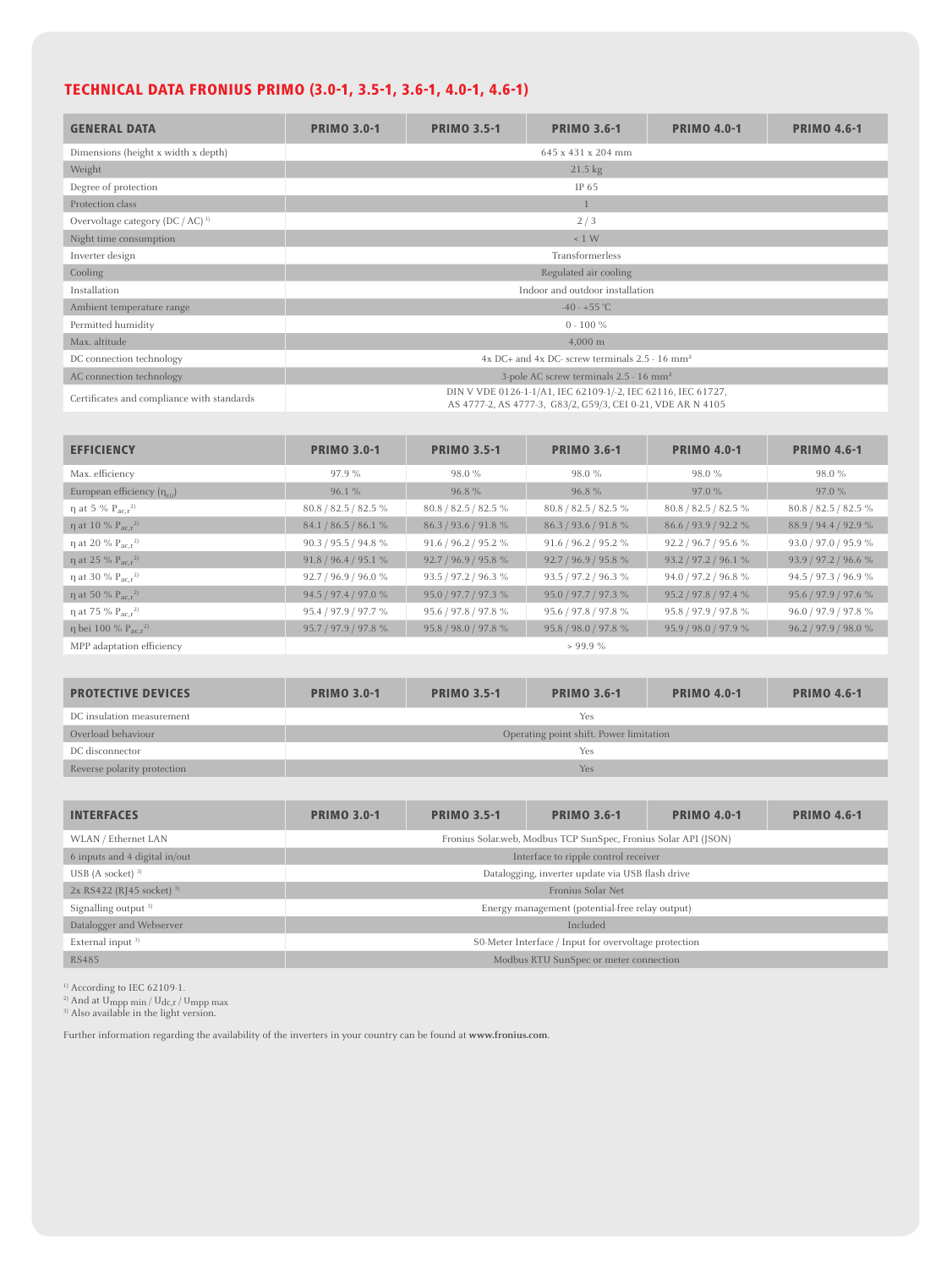

# FRONIUS Primo 8.2-1 Efficiency curve FRONIUS Primo 8.2-1 Temperature derating



## TECHNICAL DATA FRONIUS PRIMO (5.0-1, 5.0-1 AUS, 6.0-1, 8.2-1)

| <b>INPUT DATA</b>                                         | <b>PRIMO 5.0-1</b>             | <b>PRIMO 5.0-1 AUS</b> | <b>PRIMO 6.0-1</b>     | <b>PRIMO 8.2-1</b>      |  |  |
|-----------------------------------------------------------|--------------------------------|------------------------|------------------------|-------------------------|--|--|
| Max. input current $(I_{dc \max 1} / I_{dc \max 2})$      | 12.0 A / 12.0 A                |                        |                        |                         |  |  |
| Max. array short circuit current (MPP,/MPP <sub>2</sub> ) | 18.0 A / 18.0 A                | 27.0 A / 27.0 A        |                        |                         |  |  |
| Min. input voltage $(U_{dc,min})$                         |                                | 80 V                   |                        |                         |  |  |
| Feed-in start voltage (U <sub>dc start</sub> )            | 80 V                           |                        |                        |                         |  |  |
| Nominal input voltage $(U_{dc,r})$                        | 710 V                          |                        |                        |                         |  |  |
| Max. input voltage (U <sub>dc max</sub> )                 |                                | 1.000 V                |                        |                         |  |  |
| MPP voltage range $(U_{mpp \ min} - U_{mpp \ max})$       | $240 - 800$ V<br>$270 - 800$ V |                        |                        |                         |  |  |
| Number of MPP trackers                                    | $\overline{2}$                 |                        |                        |                         |  |  |
| Number of DC connections                                  | $2 + 2$                        |                        |                        |                         |  |  |
| Max. PV generator output $(P_{dc max})$                   | $7.5 \text{ kW}_{\text{peak}}$ | 7.5 $kW_{\text{peak}}$ | 9.0 $kW_{\text{peak}}$ | 12.3 $kW_{\text{peak}}$ |  |  |

| <b>OUTPUT DATA</b>                          | <b>PRIMO 5.0-1</b>         | <b>PRIMO 5.0-1 AUS</b>                | <b>PRIMO 6.0-1</b>                                | <b>PRIMO 8.2-1</b> |  |  |
|---------------------------------------------|----------------------------|---------------------------------------|---------------------------------------------------|--------------------|--|--|
| AC nominal output $(P_{ac,r})$              | 5,000 W                    | 4,600 W                               | 6,000 W                                           | 8,200 W            |  |  |
| Max. output power                           | 5,000 VA                   | 5,000 VA                              | 6,000 VA                                          | 8,200 VA           |  |  |
| AC output current $(I_{ac\; nom})$          | 21.7 A                     | 21.7 A                                | 26.1A                                             | 35.7 A             |  |  |
| Grid connection (voltage range)             |                            | 1 ~ NPE 220 V / 230 V (180 V - 270 V) |                                                   |                    |  |  |
| Frequency (frequency range)                 | 50 Hz / 60 Hz (45 - 65 Hz) |                                       |                                                   |                    |  |  |
| Total harmonic distortion                   | $< 5 \%$                   |                                       |                                                   |                    |  |  |
| Power factor (cos $\varphi_{\text{ac,r}}$ ) |                            |                                       | $0.85 - 1$ ind. $\frac{\text{cap.}}{\text{cap.}}$ |                    |  |  |

| <b>GENERAL DATA</b>                          | <b>PRIMO 5.0-1</b>                                             | <b>PRIMO 5.0-1 AUS</b>          | <b>PRIMO 6.0-1</b>                                                                                                                    | <b>PRIMO 8.2-1</b> |  |  |  |
|----------------------------------------------|----------------------------------------------------------------|---------------------------------|---------------------------------------------------------------------------------------------------------------------------------------|--------------------|--|--|--|
| Dimensions (height x width x depth)          |                                                                |                                 | 645 x 431 x 204 mm                                                                                                                    |                    |  |  |  |
| Weight                                       |                                                                |                                 | $21.5 \text{ kg}$                                                                                                                     |                    |  |  |  |
| Degree of protection                         |                                                                |                                 | IP 65                                                                                                                                 |                    |  |  |  |
| Protection class                             |                                                                |                                 |                                                                                                                                       |                    |  |  |  |
| Overvoltage category (DC / AC) <sup>1)</sup> |                                                                |                                 | 2/3                                                                                                                                   |                    |  |  |  |
| Night time consumption                       |                                                                | < 1 W                           |                                                                                                                                       |                    |  |  |  |
| Inverter design                              | Transformerless                                                |                                 |                                                                                                                                       |                    |  |  |  |
| Cooling                                      | Regulated air cooling                                          |                                 |                                                                                                                                       |                    |  |  |  |
| Installation                                 |                                                                | Indoor and outdoor installation |                                                                                                                                       |                    |  |  |  |
| Ambient temperature range                    |                                                                |                                 | $-40 - +55$ °C                                                                                                                        |                    |  |  |  |
| Permitted humidity                           | $0 - 100 \%$                                                   |                                 |                                                                                                                                       |                    |  |  |  |
| Max. altitude                                | $4,000 \; \mathrm{m}$                                          |                                 |                                                                                                                                       |                    |  |  |  |
| DC connection technology                     | $4x$ DC+ and $4x$ DC- screw terminals 2.5 - 16 mm <sup>2</sup> |                                 |                                                                                                                                       |                    |  |  |  |
| AC connection technology                     |                                                                |                                 | 3-pole AC screw terminals 2.5 - 16 mm <sup>2</sup>                                                                                    |                    |  |  |  |
| Certificates and compliance with standards   |                                                                |                                 | DIN V VDE 0126-1-1/A1, IEC 62109-1/-2, IEC 62116, IEC 61727, AS 4777-2, AS 4777-3, G83/2, G59/3, CEI 0-21, VDE AR N 4105 <sup>2</sup> |                    |  |  |  |

1) According to IEC 62109-1.

2) Fronius Primo 5.0-1, Fronius Primo 6.0-1 and Fronius Primo 8.2-1 are not fully compliant with VDE AR N 4105.

Further information regarding the availability of the inverters in your country can be found at **www.fronius.com**.